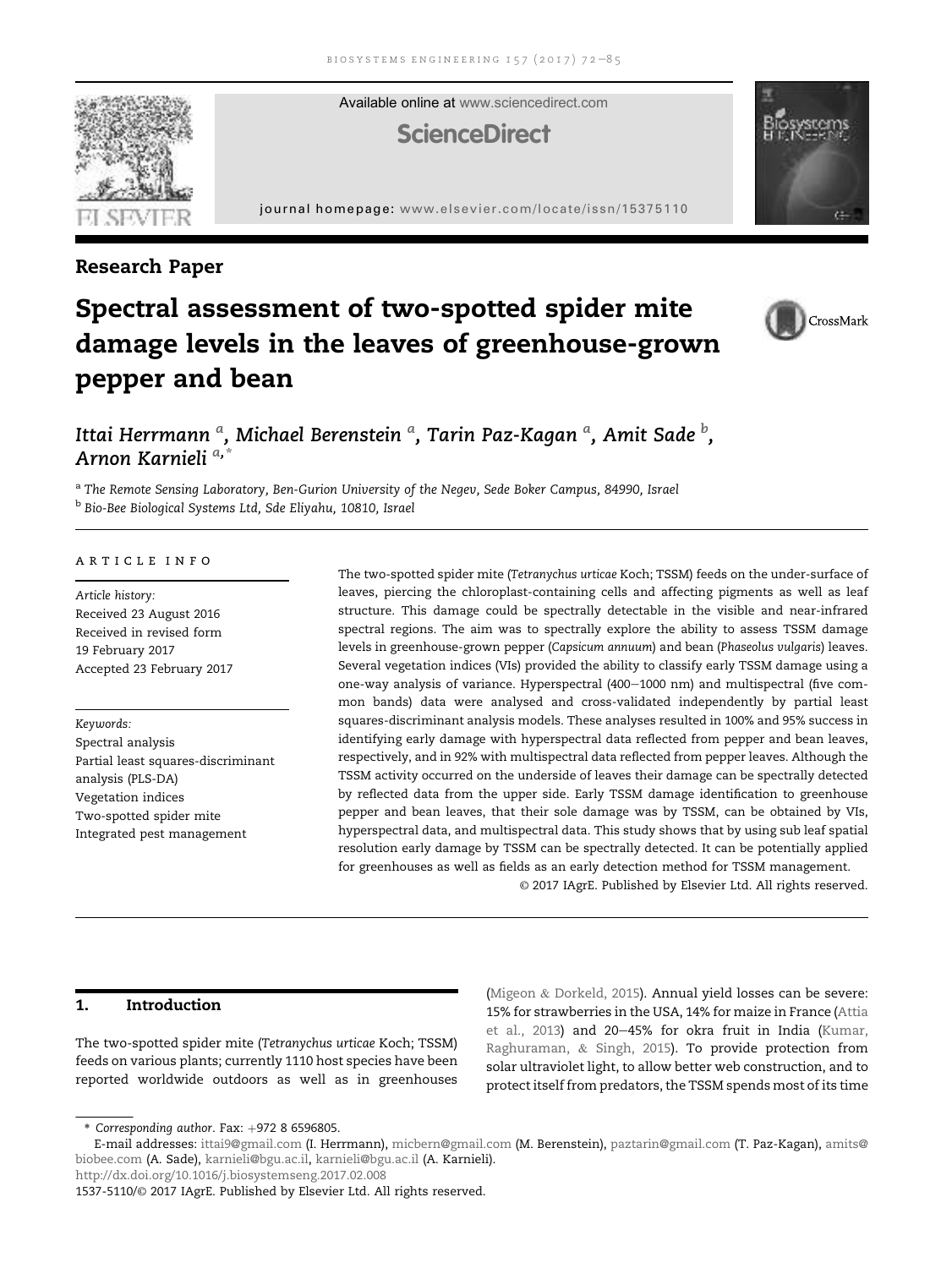#### Nomenclature

|              | ANOVA analysis of variance                           |  |  |  |  |  |
|--------------|------------------------------------------------------|--|--|--|--|--|
| <sub>B</sub> | blue spectral region or band (490 nm)                |  |  |  |  |  |
| G            | green spectral region or band (560 nm)               |  |  |  |  |  |
| GLSW         | generalised least squares weighting                  |  |  |  |  |  |
| GNDVI        | green normalised difference vegetation index         |  |  |  |  |  |
| HD.          | high damage                                          |  |  |  |  |  |
| LD           | low damage                                           |  |  |  |  |  |
| LVs          | latent variables                                     |  |  |  |  |  |
| MD           | medium damage                                        |  |  |  |  |  |
| ND           | no damage                                            |  |  |  |  |  |
| <b>NDVI</b>  | normalised difference vegetation index               |  |  |  |  |  |
| NIR          | near-infrared spectral region or band (790 nm)       |  |  |  |  |  |
|              | NRENDVI near-infrared red-edge normalised difference |  |  |  |  |  |
|              | vegetation index                                     |  |  |  |  |  |
|              | PLS-DA partial least squares-discriminant analysis   |  |  |  |  |  |
| R            | red spectral region or band (666 nm)                 |  |  |  |  |  |
| <b>RE</b>    | red-edge spectral region or band (715 nm)            |  |  |  |  |  |
|              | REBNDVI red-edge blue normalised difference          |  |  |  |  |  |
|              | vegetation index                                     |  |  |  |  |  |
|              | REGNDVI red-edge green normalised difference         |  |  |  |  |  |
|              | vegetation index                                     |  |  |  |  |  |
| <b>REIP</b>  | red-edge inflection point                            |  |  |  |  |  |
| TCARI        | transformed chlorophyll absorption reflectance       |  |  |  |  |  |
|              | index                                                |  |  |  |  |  |
| TGI          | triangular greenness index                           |  |  |  |  |  |
| <b>TSSM</b>  | two spotted spider mite                              |  |  |  |  |  |
| VI           | vegetation index                                     |  |  |  |  |  |
| <b>VIP</b>   | variable importance in projection                    |  |  |  |  |  |
| VIS.         | visible                                              |  |  |  |  |  |
| $\rho_i$     | reflectance, transmittance or absorbance in i        |  |  |  |  |  |
|              | wavelength (nm) or band                              |  |  |  |  |  |

on the under-surface of leaves (Sakai & Osakabe, 2010) where, amongst other activities, it lays eggs and feeds. Feeding occurs by piercing the chloroplast-containing cells in the mesophyll layer (Fraulo, Cohen, & Liburd, 2009), thus decreasing the leaf chlorophyll content. Nihoul, Vanimpe, and Hance (1991) presented a positive exponential correlation between TSSM density and leaf damage, while Alatawi, Margolies, and Nechols (2007) found a correlation between cumulative TSSM density and leaf damage. The severity of the damage as inflicted by the amount and rate of change in leaf chlorophyll depends on TSSM density and duration of feeding (Alatawi et al., 2007) and the defensive reaction of the plant host (Kant, 2006). Leaf damage caused by TSSMs can be seen by the human eye and therefore can be potentially detected by spectral means in the visible (VIS; 400-700 nm) spectral region. The spectral data obtained from a leaf is influenced by the chemical, as well as the physical, properties of the leaf. The leaf spectrum is highly affected by pigmentation in the VIS region (Yoder & Pettigrew-Crosby, 1995; Zhao et al., 2014), while the near-infrared (NIR;  $700-1000$  nm) region is mainly influenced by the cell arrangement and density (Gausman, 1985; Karnieli et al., 2013). The red-edge (RE) region, located between the red and the NIR wavelengths of vegetation reflectance, is known to be sensitive to chlorophyll content (Curran, Dungan, & Gholz, 1990). TSSMs feed by piercing cell

walls and consuming their content; through this process, they change the leaf chemical and physical properties, potentially allowing the identification of TSSM damage by the VIS and NIR spectral regions (Herrmann et al., 2012; Mirik et al., 2006; Reisig & Godfrey, 2007). Therefore, it was hypothesised that, under the optimal plant growth conditions that can be provided in greenhouses, spectral measurements of the upper surface of the leaves, in the range of 400-1000 nm, can lead to TSSM damage identification.

Previous studies have mainly explored the spectral relationship to the number of arthropods (Fitzgerald, Maas, & Detar, 2004; Mirik et al., 2006; Reisig & Godfrey, 2010; Yang, Rao, Elliott, Kindler, & Popham, 2009). Since TSSM are mobile and can move from leaf to leaf as well as to other plants the focus of the current study was on the damage level they inflict. Although it was not possible to find a unique spectral signature for TSSM or aphid stressed cotton at the leaf scale (Reisig & Godfrey, 2007), Yang et al. (2009) reported ability to separate between stress inflicted by greenbug (*Toxoptera graminum*) and the Russian wheat aphid (*Diuraphis noxia*) on wheat at the canopy scale using multispectral means. This separation ability was based on comparisons made for equal durations after infestation by both pests. There were no results presented or discussion regarding damage levels. If optimal growing conditions are available for plants in a greenhouse, the main stress sources to identify will be insects and diseases. Small-scale studies using close range devices for subleaf analysis are useful as a first step towards large-scale applications by ground, airborne, and even satellite-based sensors on the canopy or sub-field level (Reisig & Godfrey, 2007). Since TSSMs prefer young leaves (Nihoul et al., 1991) that are usually found at the outer part of the canopy, TSSM damaged leaves can potentially be identified by spectral devices with adequate spatial resolutions.

Specific bands or vegetation indices (VIs) sensitive to damage inflicted by a particular species of arthropods or stress have not yet been discovered (Fitzgerald et al., 2004; Mirik et al., 2006; Reisig & Godfrey, 2007; Yang et al., 2009). Lan, Zhang, Hoffmann, and Lopez (2013) research has determined four bands (550, 560, 680 and 740 nm) that are important for detecting the spectral differences among mite-infested cotton plants treated with various levels of miticide. They concluded that the amount of miticide used for spider mite control can be reduced, since applying a half dose of miticide resulted in the same spectral reflectance of infested cotton plants as the full portion. Spider mites can rapidly develop resistance to pesticides (Dekeyser, 2005); therefore, other control methods should be considered. Another method of pest control, mainly used in greenhouses, is to release their natural enemies in order to suppress the pests (Legowski, 1966). Nansen, Sidumo, Martini, Stefanova, and Roberts (2013) presented results that showed a negative relationship between potassium content in dry leaf matter and the attractiveness of maize leaves to mites. Since the relative reflectance of 740 nm was revealed to be significantly negatively correlated with potassium content, it was suggested that this reflectance could be used for pest infestation risk assessment.

It is essential to detect insect damage as early as possible in order to facilitate efficient corrective action (Fraulo et al., 2009; Yang et al., 2009). Identification of TSSM damage should be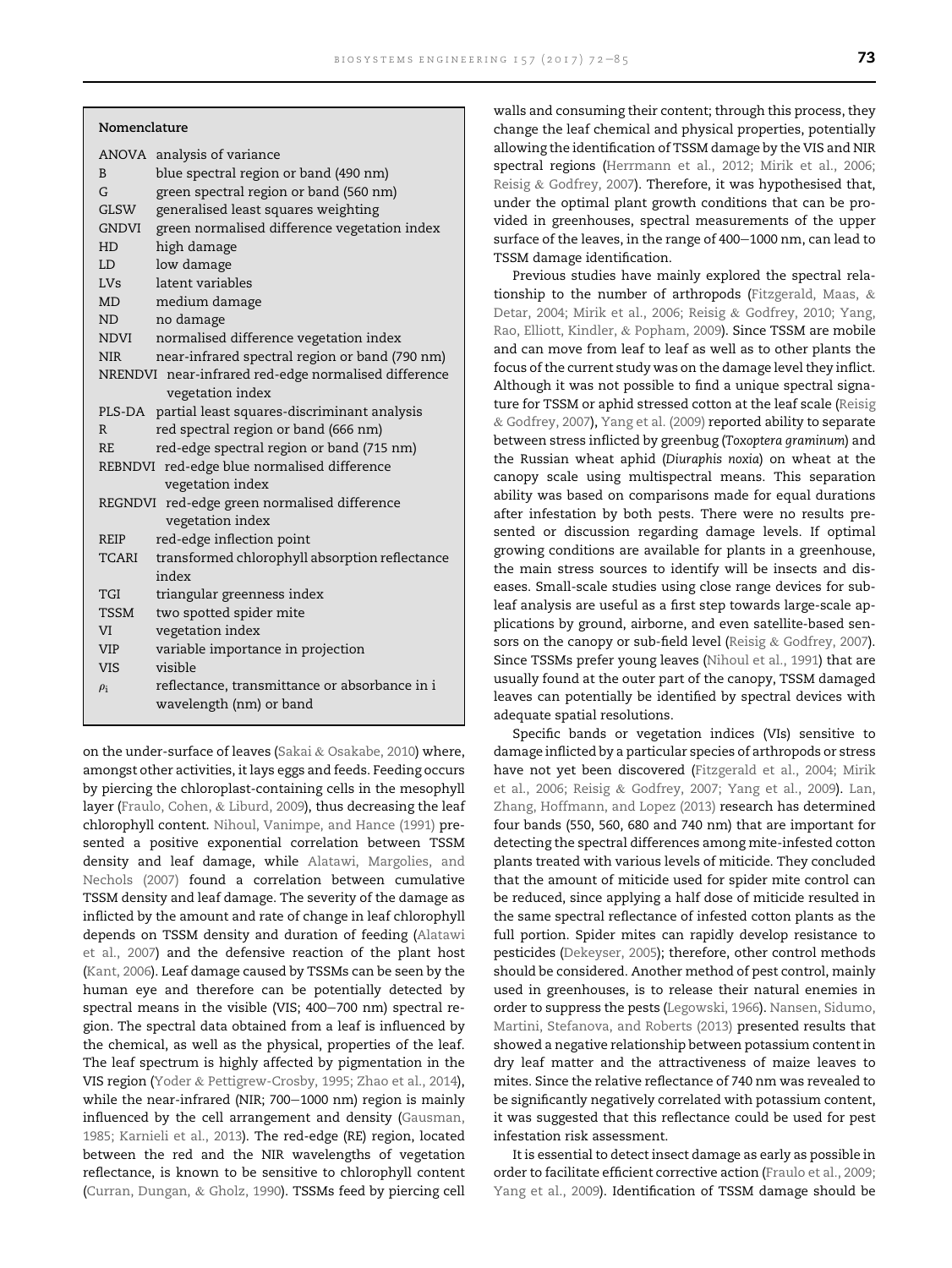based on a sub-leaf spatial resolution that is sufficient to spectrally identify the small areas on the upper leaf surface affected by TSSM feeding. Early identification of TSSM damage and implementation of treatment, according to need, should minimise the reduction in yield and the amount of the natural enemies to be purchased and released (Alatawi et al., 2007), thus allowing potentially higher profits for the growers.

The ability to separate TSSM damage levels of pepper leaves by six VIs, obtained from reflected spectral data in the laboratory, was reported in Herrmann et al. (2012). A partial least squares-discriminant analysis (PLS-DA) and VIs were applied to analyse the reflected data from the pepper leaves in order to identify early TSSM damage, as reported in Herrmann, Berenstein, Paz-Kagan, Sade, and Karnieli (2015). The current study utilised reflected, absorbed and transmitted spectral data from TSSM-damaged pepper leaves, as well as reflected data from TSSM-damaged bean leaves. The data were analysed by eight VIs, and both hyperspectral and multispectral data were classified by PLS-DA. The aim was to spectrally explore the ability to assess TSSM damage levels in greenhouse-grown pepper and bean leaves. The ability to assess TSSM damage levels was explored for: (1) vegetation indices; (2) hyperspectral continuous data; and (3) multispectral data. The current study was oriented toward spectrally assessing the damage levels of two crops under different experimental designs. Each of the two crops were grown in a separate site, under different conditions and spectral measuring techniques, with different pest control advisors assessing the TSSM damage levels to the leaves. Thus, each crop dataset was analysed separately, and no claim is made here to compare the results for the crops but only to show the spectral abilities to analyse TSSM damage. Both pepper and bean spectral data were analysed by the same methods.

# 2. Material and methods

#### 2.1. Study area and leaf collection

# *2.1.1. Pepper leaf collection*

On January 4, 2010, in a commercial greenhouse in the northwest Negev Desert, Israel (31° 20' N; 34° 24' E), leaves from the outer and upper canopy of six-month-old pepper (*Capsicum annuum*) plants with four various TSSM damage levels were identified by a pest control advisor. Each leaf was from a different plant. The leaves were classified into damage levels and marked, resulting in 97 leaves. After they were all marked, they were collected, put into plastic bags inside a thermally isolated case and cooled by ice, with no direct contact with the leaves or the bags. As presented by Herrmann et al. (2012), the pepper leaves were categorised into four TSSM damage levels: no damage (ND; 25 samples); low damage (LD; 26 sample); medium damage (MD; 23 samples); and high damage (HD; 23 samples), as can be seen in Fig. 1. The leaves were transported to the laboratory for spectral measurements that took place within 4 h of leaving the greenhouse.

#### *2.1.2. Bean leaf collection*

On March 10, 2013, in a BioBee Ltd greenhouse in the Jordan Valley, Israel (32° 26' N; 35° 30' E), leaves from the outer and

upper canopy of 40-day old bean (*Phaseolus vulgaris*) plants were examined, 25 d after the greenhouse was infested with TSSM as part of the process of producing a predator product to which to apply biological TSSM management. The leaves had various TSSM damage levels and were classified by a pest control advisor into four damage levels: ND (23 samples); LD (27 samples); MD (27 samples); and HD (27 samples), as can be seen in Fig. 1. Leaves were picked and placed in a cooled container; as many as 15 min elapsed between picking the leaves and obtaining the spectral measurements. Each leaf was picked from a different plant.

#### 2.2. Spectral data collection

Spectral data were obtained by an ASD spectroradiometer FieldSpec Pro FR (Analytical Spectral Devices, Inc., Boulder, CO, USA) with a range of 350-2500 nm. The spectroradiometer was programmed to average 40 readings for each measurement, dark current as well as white reference. The dark current was applied automatically by the spectroradiometer as it was optimised for the lighting conditions facing the white reference barium sulphate (BaSO<sub>4</sub>) surface. The white reference measurement allowed an output in relative units by dividing each measurement by the last acquired white reference measurement. It was applied to minimise the influence of drift in the system (i.e., light source, as well as detector). The spectral output of the spectroradiometer was in relative units with 1 nm intervals.

#### *2.2.1. Spectral data collection of pepper leaves*

The spectral measurements were obtained at the Remote Sensing Laboratory at the Jacob Blaustein Institutes for Desert Research, Sede Boker Campus, Ben-Gurion University, Israel. To apply reflectance and transmittance measurements, for each leaf, an external integrating sphere 1800-12s (LI-COR, Inc., Lincoln, NE, USA) was connected to the fibre optic of the ASD spectroradiometer. The light source of the integrating sphere was a tungsten halogen bulb. The leaf was placed in the sample clip with its upper side facing the inner part of the integrating sphere. To obtain a white reference, as well as to measure reflectance from a leaf, both the light source and the fibre optic directly faced the inner part of the sphere and never each other, as presented in Fig. 2. The inner part of the sphere was coated with barium sulphate (BaSO4). Figure 2 presents the system configuration for transmittance leaf measurements, the light source was relocated to illuminate through the leaf, with the fibre optic still directly facing the inner part of the sphere. The leaf reflectance and transmittance measurements of each leaf were obtained while the leaf was kept in place.

#### *2.2.2. Spectral data collection of bean leaves*

The reflectance spectral measurements were obtained in the greenhouse. The measurements were made in contact with the leaf, and the fibre optic of the ASD spectroradiometer was connected to a contact probe (Analytical Spectral Devices, Inc., Boulder, CO, USA) equipped with tungsten halogen bulb. Each leaf was placed on a black background with its upper side surface facing up. The contact probe was placed by hand to touch, but not press, the leaf for each measurement. To obtain a white reference, a barium sulphate (BaSO4) panel was used.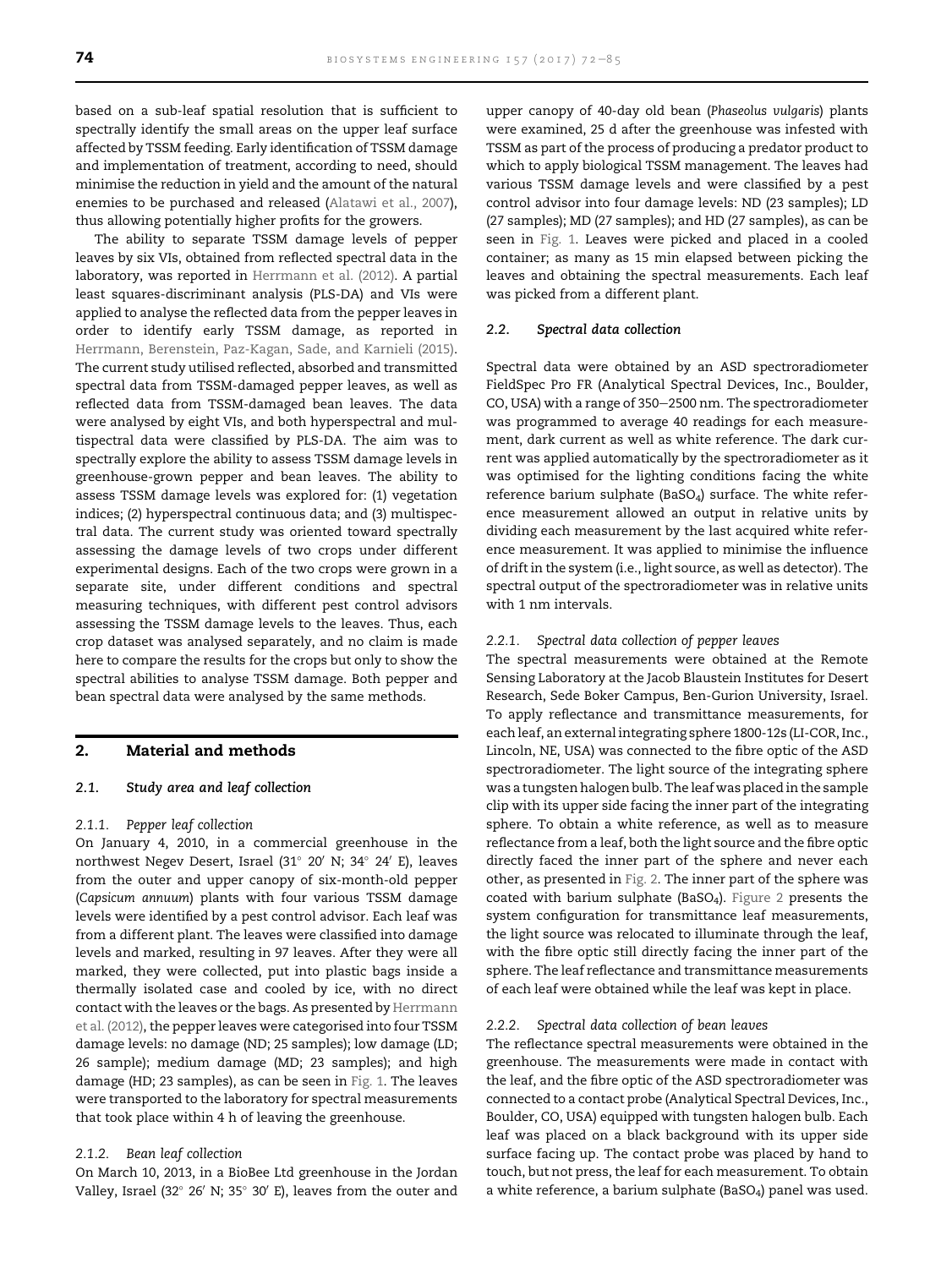

Fig.  $1$  – The four damage levels as visually observed on the adaxial surface of pepper and bean leaves. Pepper leaves: (a) no damage (ND); (b) low damage (LD); (c) medium damage (MD); (d) high damage (HD). Bean leaves: (e) no damage (ND); (f) low damage (LD); (g) medium damage (MD); (h) high damage (HD). The amount of two-spotted spider mites (TSSMs) on the under-surface of the leaf does not represent the severity of the damage.



Fig. 2 - The three configurations used by the 1800-12s integrating sphere (LI-COR, Inc., Lincoln, NE, USA): white reference, obtaining the 100% radiation available by the system; reflectance, obtaining the radiation reflected form leaf sample; and transmittance, obtaining the radiation transmitted via leaf sample. It was assumed that since the sphere is sealed the light source was the only source of radiation. When using the white reference there was no leaf sample in the sample port. To keep the reflective area of the inner surface of the integrated sphere constant for all configurations a black plug is placed in the sample port. Therefore, these three configurations keep the same area of the inner surface of the integrating sphere. The black plug and light source were never included in the field of view of the fibre optic. This figure is based on the LI-1800 portable spectroradiometer instruction manual (LI-COR, 1989) that the 1800-12s integrating sphere is one of its accessories.

The reference panel was prepared by pressing and smoothing, with glass, the powder into a container that fit the diameter of the contact probe to allow maximal reflectance from a smooth surface. The white reference measurements were obtained every 10 min.

#### 2.3. Data analyses

The spectral data of both the pepper and bean leaves were resampled to 2 nm intervals for the range of 400-1000 nm. In order to obtain the relative absorbance spectra of the pepper leaves, the relative reflectance and relative transmittance spectra of specific samples were subtracted from a vector with the same length that contained only the value 1 (100%), based on the fact that the balance of electromagnetic radiation that illuminates a leaf is divided between reflectance, absorption, and transmittance (Jacquemoud & Baret, 1990). Table 1 presents broad bands obtained by averaging continuous spectra in the specified ranges. The blue (B), green (G), and red (R) bands are available in the majority of the commercial digital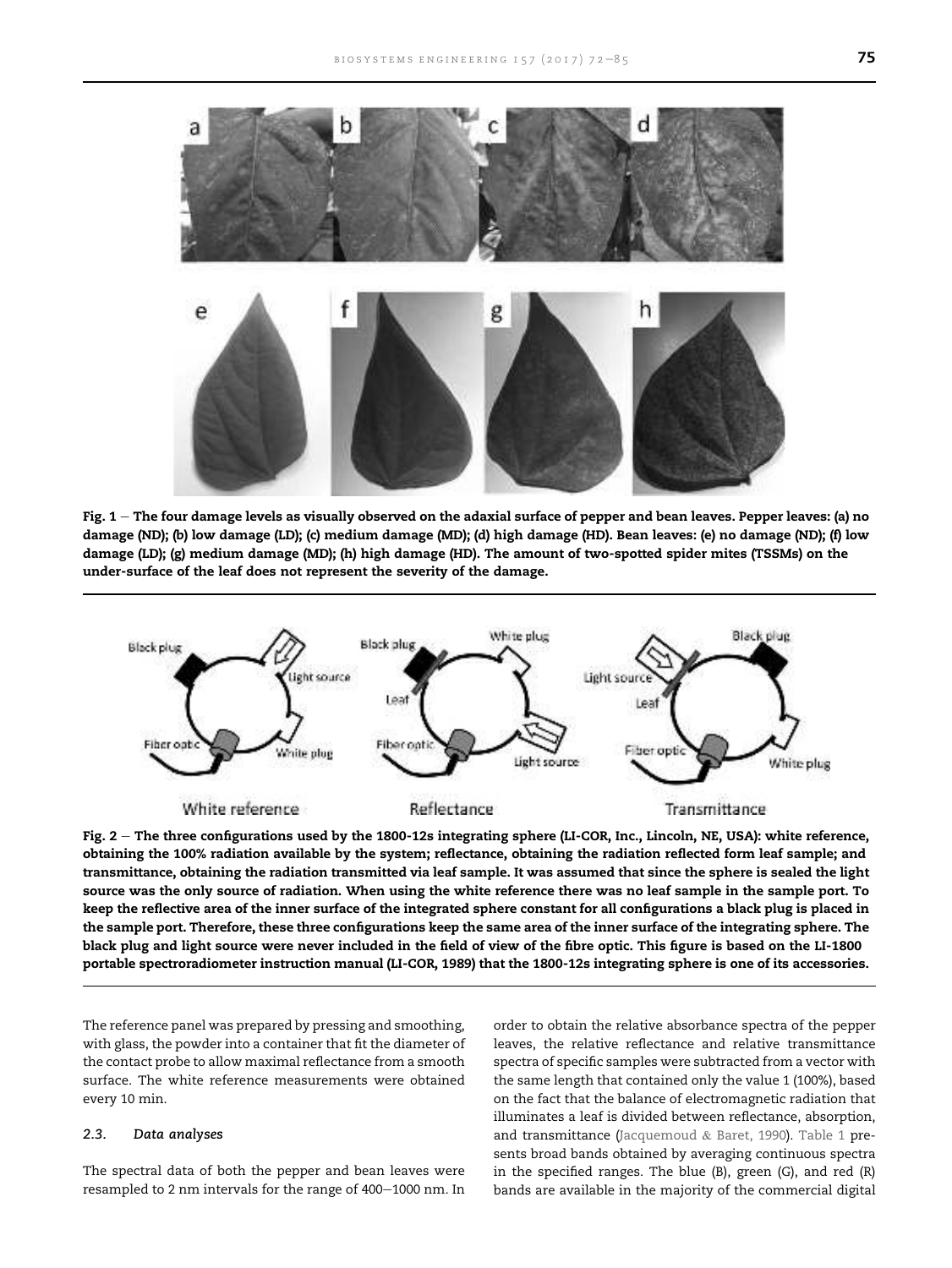Table  $1 -$  Ranges and centres of the resampled multispectral bands. The intensity value of the band was obtained by averaging the intensity of wavelengths included in the range of the band.

| Band                | Centre (nm) | Range (nm)  |
|---------------------|-------------|-------------|
| Blue (B)            | 490         | $470 - 510$ |
| Green (G)           | 560         | $540 - 580$ |
| Red(R)              | 666         | 656-676     |
| Red-edge (RE)       | 715         | $710 - 720$ |
| Near-infrared (NIR) | 790         | $770 - 810$ |

cameras and applied in the areas of crop traits, relative coverage, and stress detection (Karnieli et al., 1996; Mirik et al., 2006). Commercial cameras can be converted to include NIR data by several methods. The RE band is rarely used in commercial digital cameras (Hunt et al., 2010). Broad bands were used to obtain the VIs presented in Table 2. The broad band VIs include the normalised difference vegetation index (NDVI; Rouse, Haas, Schell, & Deering, 1973), the green NDVI (GNDVI; Gitelson, Kaufman, & Merzlyak, 1996), the red-edge GNDVI (REGNDVI; Herrmann et al., 2012), the red-edge blue NDVI (REBNDVI; Herrmann et al., 2012), and the near-infrared rededge NDVI (NRENDVI; Herrmann et al., 2012). The triangular greenness index (TGI; Hunt, Daughtry, Eitel, & Long, 2011) was calculated by a combination of broad bands and the centres of the R, G, and B bands. Also presented are narrow band VIs that were calculated by narrow bands from the spectral data. The narrow bands VIs: the transformed chlorophyll absorption reflectance index (TCARI; Haboudane, Miller, Tremblay, Zarco-Tejada, & Dextraze, 2002) and the red-edge inflection point (REIP; Guyot & Baret, 1988). All VIs were calculated for the reflectance, absorbance, and transmittance spectra of pepper leaves and the reflectance of bean leaves. A one-way analysis of variance (ANOVA) was applied in order to determine whether a VI can provide significant separation between damage levels. The ANOVA was applied for each of the indices for all possible couplings of damage levels. It was executed by Matlab 7.6 (MathWorks, Natick, MA, USA).

The PLS-DA is a PLS model applied to the discriminant function analysis problem in order to allow maximal separation among predefined classes (Musumarra, Barresi,

Condorelli, Fortuna, & Scire, 2004). To combine the PLS (numerical) and the DA (categorical), each class was assigned a binary artificial sequence of arbitrary numbers. This sequence was assigned to all the class samples. The size of the sequence was set by the number of classes to classify (Musumarra et al., 2004). The PLS-DA models were applied in a Matlab 7.6 environment by the PLS-toolbox (Eigenvector, Wenatchee, WA, USA). Pre-processing transformations can improve the classification accuracy by increasing the variability between classes while decreasing variability within them (Rozenstein, Paz-Kagan, Salbach, & Karnieli, 2015). Therefore, prior to building the PLS-DA models, the spectral data were preprocessed by two transformations: (1) generalised least squares weighting (GLSW) that down weighted the differences between samples of the same class (Paz-Kagan, Shachak, Zaady, & Karnieli, 2014); and (2) mean centring that was applied as pre-processing for PLS models by calculating the mean of each wavelength and subtracting it from each intensity value of the wavelength for all samples (Navalon, Blanc, del Olmo, & Vilchez, 1999). This combination of transformations was chosen based on Rozenstein et al. (2015) findings as well as trial and error to obtain the best classification model. The cross-validation method used was venetian blinds with 10 splits. PLS-DA models for separation between the four damage levels were built for the reflectance, absorbance, and transmittance spectra of pepper leaves and the reflectance of bean leaves. Each model resulted in a confusion matrix that described the ability to correctly classify each of the classes, as well as the overall accuracy of the classification. The quality of the classification was assessed by Cohen's Kappa coefficient (Cohen, 1960), the overall accuracy with confidence limit (Foody, 2008), user accuracy, and producer accuracy for each of the confusion matrices.

The hyperspectral data, of both pepper and bean, were resampled to the bands presented in Table 1. PLS-DA models were applied for reflectance, absorbance, and transmittance, hereafter denoted measuring methods, of pepper leaves and the reflectance of bean leaves. For each of the multispectral models, the variable importance in projection (VIP) was obtained. The VIP is defined as the weighted sum of the importance of each wavelength in all projections of the PLS model (Wold, Johansson, & Cocchi, 1993). The VIP values are

| Table 2 – Equations and types of indices. For the broad bands, $\rho$ stands for the relative reflectance, transmittance, or        |
|-------------------------------------------------------------------------------------------------------------------------------------|
| absorbance value of the subscripted broad band as specified in Table 1. In the case of the triangular greenness index (TGI),        |
| the stand-alone capital letters represent the centre of the broad band as specified in Table 1. For the narrow bands, $\rho$ stands |
| for the relative reflectance, transmittance, or absorbance value of the subscripted number in nm.                                   |

| Indices                                                                                                         | Index type                     | References              |
|-----------------------------------------------------------------------------------------------------------------|--------------------------------|-------------------------|
| $\text{NDVI} = \frac{\rho_{\text{NIR}}-\rho_{\text{R}}}{\rho_{\text{NIR}}+\rho_{\text{R}}}$                     | Broad band                     | Rouse et al. (1973)     |
| $\text{GNDVI} = \frac{\rho_{\text{NIR}} - \rho_{\text{G}}}{\rho_{\text{NIR}} + \rho_{\text{G}}}$                | Broad band                     | Gitelson et al. (1996)  |
| REGNDVI = $\frac{\rho_{RE} - \rho_G}{\rho_{RE} + \rho_G}$                                                       | Broad band                     | Herrmann et al. (2012)  |
| REBNDVI = $\frac{\rho_{RE}-\rho_B}{\rho_{RE}+\rho_B}$                                                           | Broad band                     | Herrmann et al. (2012)  |
| NRENDVI = $\frac{\rho_{\text{NIR}} - \rho_{\text{RE}}}{\rho_{\text{NIR}} + \rho_{\text{RE}}}$                   | Broad band                     | Herrmann et al. (2012)  |
| REIP = 700 + 40 $\left\{\frac{[(\rho_{670}+\rho_{780})/2]-\rho_{700}}{\rho_{740}-\rho_{700}}\right\}$           | Narrow band (inflection point) | Guyot and Baret (1988)  |
| TCARI = $3[(\rho_{700} - \rho_{670}) - 0.2(\rho_{700} - \rho_{550})\left(\frac{\rho_{700}}{\rho_{670}}\right)]$ | Narrow band                    | Haboudane et al. (2002) |
| $TGI = -0.5[(R - B)(\rho_R - \rho_G) - (R - G)(\rho_R - \rho_B)]$                                               | Broad band (area)              | Hunt et al. (2011)      |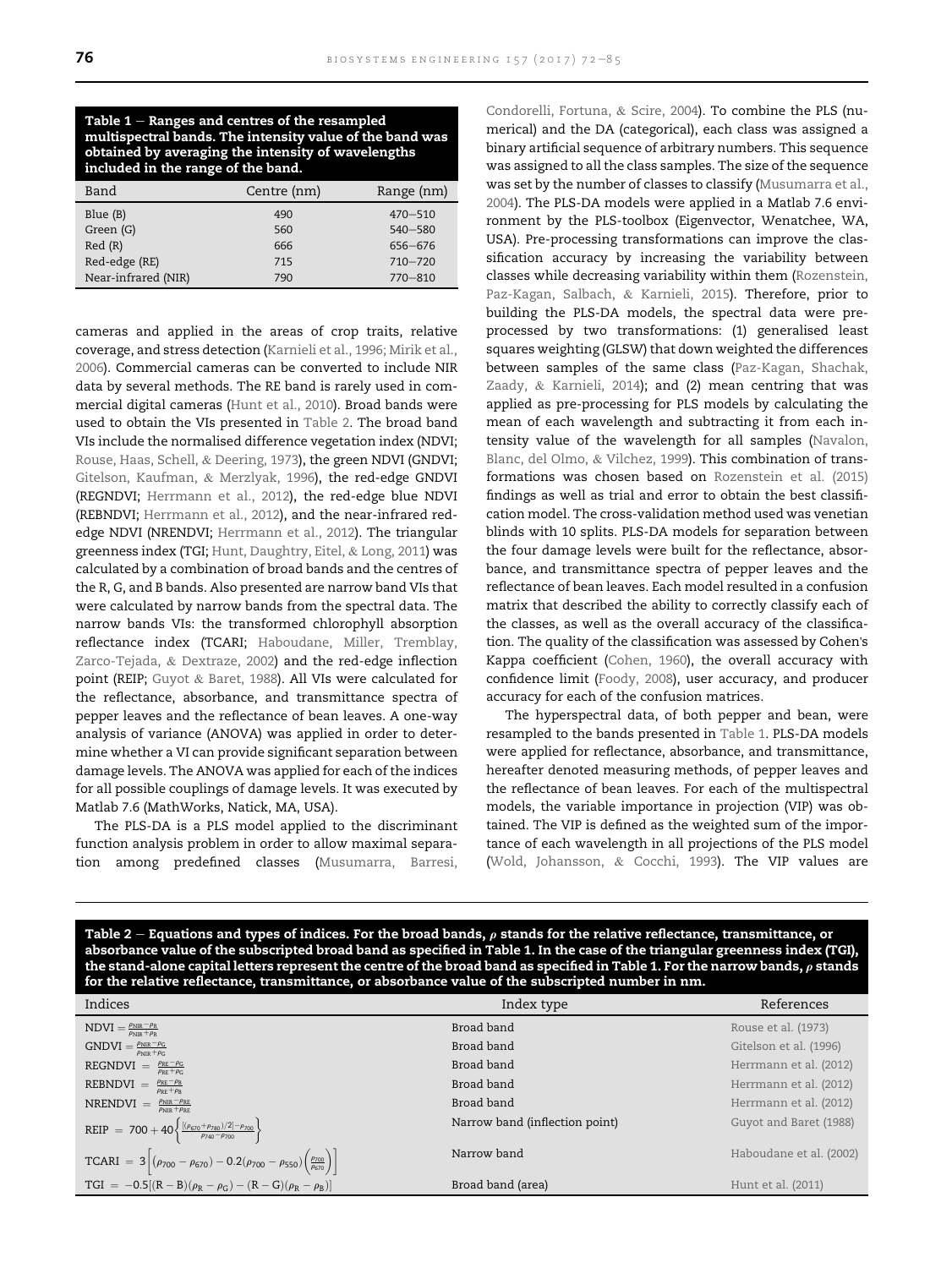evaluated by "the higher the better" method with a threshold of one (Cohen et al., 2010). The hyperspectral and multispectral confusion matrices were coupled in order to check whether they were significantly different. The method of obtaining this information was based on Cohen's Kappa and the variance of the matrix as detailed by Herrmann, Shapira, Kinast, Karnieli, and Bonfil (2013).

# 3. Results and discussion

The spectral averages for each of the four damage levels of the pepper leaves with the three measuring techniques are shown in Fig. 3a-c, respectively. As seen in Fig. 3b, around 800 nm, the relative absorbance values of the four damage levels increased with increasing damage level, from ND to HD. However, the absorbance values and damage levels were negatively related around 600 nm. The spectra are ordered by either the increasing or decreasing severity of the damage level. However, there are cases where not all the spectra are ordered by the severity of damage level. In Fig. 3a, around 670 nm, it can be seen that the relative reflectance values of ND, LD and MD increased, respectively, while the HD spectrum shifted the trend. Around 670 nm, there was a chlorophyll absorption trough (Haboudane et al., 2002; Tucker, 1979). Therefore, since chlorophyll was consumed by TSSMs, it was expected that the HD spectrum would keep the increasing trend in reflectance by damage level. Since it did not behave in the expected manner, it was thought that the other measuring techniques might shed some light on the reason. Figure 3b shows a decrease in relative absorbance as the damage severity increases, while Fig. 3c shows an increase in relative transmittance as the damage level increases. Therefore, it was assumed that in the HD level, the chlorophyll level was reduced and the absorbance decreased. Similar to the 670 nm region, the region of 400-500 nm in Fig. 3a was affected by chlorophyll and beta carotene (Jacquemoud & Baret, 1990). In this range, the decrease in the reflectance spectrum of leaves damaged by arthropods agreed with the results of Fitzgerald et al. (2004) for cotton but not with those of Mirik et al. (2006) for winter wheat. Both pepper and cotton are dicotyledonous, while wheat is monocotyledonous; therefore, beyond any species difference, there was an inherent difference in leaf structure (Raven, Everet, & Eichhorn, 2005). Since the TSSMs destroy cells while eating, the leaf loses biomass and becomes more transparent for



Fig. 3 - Averaged spectra for each of the four damage levels. (a) reflected from leaf; (b) absorbed in leaf; and (c) transmitted through pepper leaves. The  $\pm$  standard error lines are so close to the average lines that they are not distinct.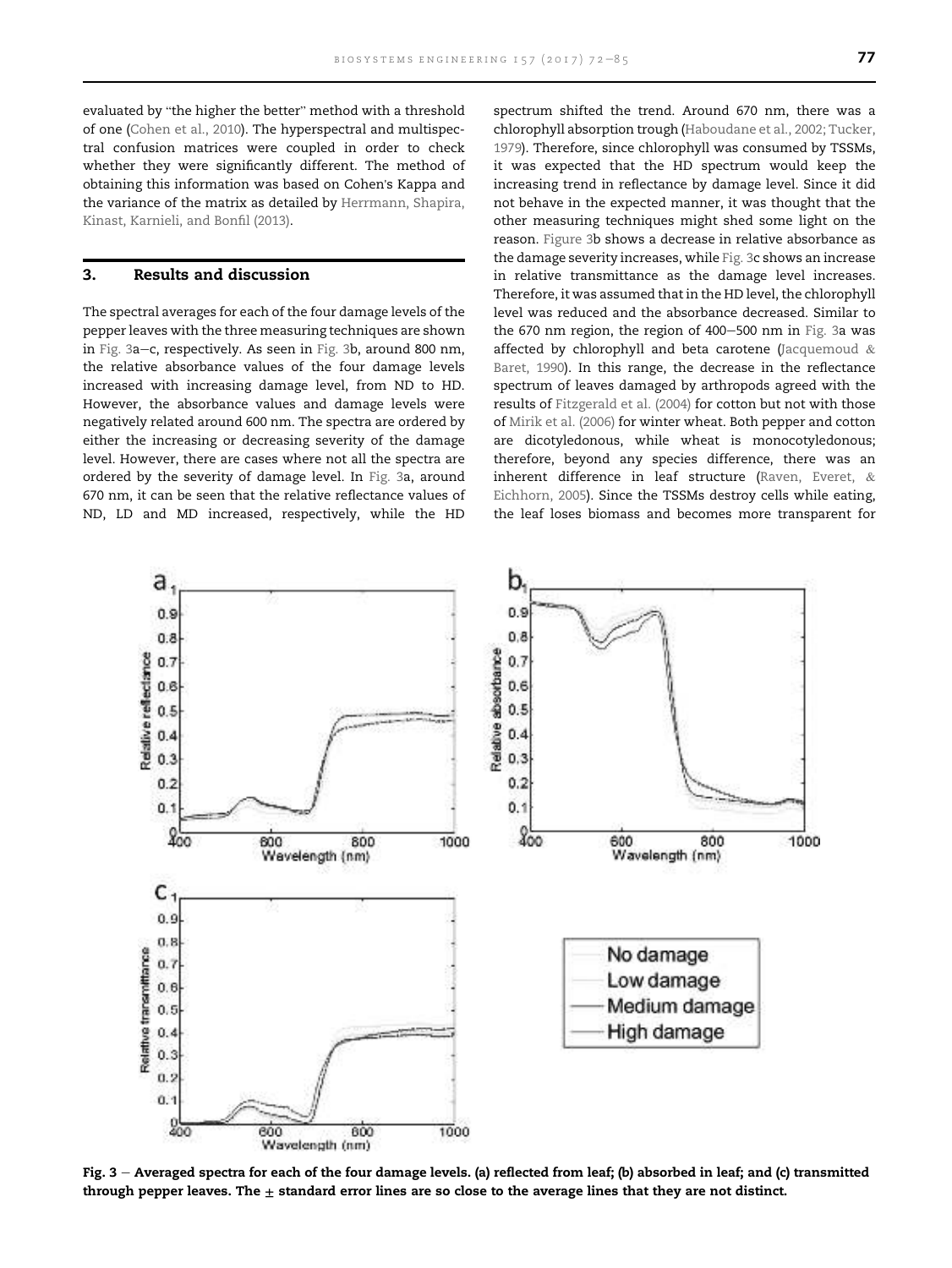visible light. The increase in transparency in the visible spectral region can be seen in Fig. 3c. The inner leaf structure causes the increased reflectance in the NIR region (Gausman, 1985). Since the inner leaf structure was damaged, there was a decrease in the NIR region's reflectance. In this region, the severity of the damage was negatively related to transmission and positively related to absorption. In the case of transmission, the spectral response in the NIR region were ordered by severity (high intensity for low damage level) three damage levels while the HD behaved differently, assuming it to be influenced by leaf thickness and structure (Kiang, Siefert, Govindjee, & Blankenship, 2007). There were spectral differences between the damage levels measured by the three different methods. These spectra were assessed for their ability to separate between damage levels by VIs for specific band combinations, as well as by PLS-DA for the entire spectrum. Figure 4 presents the spectral average for bean leaves for the four damage levels. The ND, LD and MD are very similar, and the HD reflects the most in all wavelengths, showing that less was absorbed by the chlorophyll, resulting in a blue shift that is defined as the movement of the red-edge inflection point to shorter wavelengths as a result of changes in biological and/or biophysical leaf traits (Mutanga & Skidmore, 2007). The blue shift relationship to increasing damage agrees with the findings of Nansen et al. (2013), showing a positive relationship between the relative reflectance in 740 nm and the attractiveness of maize leaves to mites. In the current study, the stress was the TSSM damage that decreased the chlorophyll content, as well as harmed the leaf structure. The differences in the spectral data of the four damage levels of the two crops can be related to: differences in leaf inner structure; availability of the same damage levels; different environmental conditions and experimental designs; and damage patterns. The pepper had homogeneous areas of damage as presented in (Herrmann et al., 2012) as well as Fig. 1, while the bean, as also shown in the figure, showed white damage in a spotty pattern.



Fig.  $4 -$  Averaged spectra for each of the four damage levels reflected from bean leaves. The  $\pm$  standard error lines are so close to the average lines that they are not distinguishable.

#### 3.1. Vegetation indices

# *3.1.1. Separating two spotted spider mite damage level to pepper leaves by vegetation indices*

Table 3 presents the damage level separation by ANOVA based on pepper VI values for reflectance, absorbance, and transmittance. Different letters represent the ability to significantly differentiate between coupled damage levels, whereas the same letter represents coupled damage levels that are not significantly different based on the VI values. For the reflectance measurements, there were two indices that separated all four damage levels for the *p* < 0.01 significance: TCARI and TGI. In the case of the  $p < 0.05$  significance, three indices were added. For the absorbance measurements, there were three indices that separated all four damage levels for the *p* < 0.01 significance: NRENDVI, REIP, and TGI. In the case of the *p* < 0.05 significance, two were added. For the transmittance data, only the REIP separated all four damage levels for the *p* < 0.01 significance. In the case of the *p* < 0.05 significance, three were added. The VIs that showed significance, for the three measuring methods, in separating the four damage levels were NRENDVI and REIP. The latter was slightly better

Table  $3$  – The ability of each index, obtained by reflected, absorbed and transmitted data from pepper leaves, to separate between damage levels by one-way ANOVA. Different letters stand for the ability to significantly separate between coupled damage levels, whereas the same letter stands for coupled damage levels that are not significantly different. The small letters are for  $p < 0.01$ , and the capital letters are for  $0.01 < p < 0.05$ . In cases for which there are no capital letters, the  $0.01 < p < 0.05$  the ability to separate is the same as for  $p < 0.01$ .

|                | No<br>damage     | Low<br>damage  | Medium<br>damage | High<br>damage |
|----------------|------------------|----------------|------------------|----------------|
|                |                  |                |                  |                |
| Reflectance    |                  |                |                  |                |
| <b>NDVI</b>    | a                | a, b           | b                | b              |
| <b>GNDVI</b>   | a                | $\mathbf b$    | $\mathbf b$      | $\mathsf{C}$   |
| <b>REGNDVI</b> | a, c             | a, b           | b                | b, c           |
| <b>REBNDVI</b> | a                | a, b           | b                | $\mathsf{C}$   |
| <b>NRENDVI</b> | a[A]             | b [B]          | $b$ [C]          | c[D]           |
| <b>REIP</b>    | a[A]             | b [B]          | $b$ [C]          | c[D]           |
| <b>TCARI</b>   | a                | $\mathbf b$    | $\mathsf{C}$     | d              |
| <b>TGI</b>     | a                | b              | $\mathsf{C}$     | d              |
| Absorption     |                  |                |                  |                |
| <b>NDVI</b>    | a                | $\mathbf b$    | b                | $\mathsf{C}$   |
| <b>GNDVI</b>   | a[A]             | b [B]          | $b$ [C]          | d[D]           |
| <b>REGNDVI</b> | a                | $\mathbf b$    | b                | $\mathsf{C}$   |
| <b>REBNDVI</b> | a                | $\mathbf b$    | b                | $\mathsf{C}$   |
| <b>NRENDVI</b> | a                | $\mathbf b$    | $\mathsf{C}$     | d              |
| <b>REIP</b>    | a                | $\mathbf b$    | $\mathsf{C}$     | d              |
| <b>TCARI</b>   | a[A]             | b [B]          | $b$ [C]          | c[D]           |
| <b>TGI</b>     | a                | b              | C                | d              |
| Transmittance  |                  |                |                  |                |
| <b>NDVI</b>    | a[A]             | b [B]          | $b$ [C]          | C[D]           |
| <b>GNDVI</b>   | a[A]             | b [B]          | $b$ [C]          | C[D]           |
| <b>REGNDVI</b> | a [A]            | $a, d$ [B]     | b, d [B]         | c [C]          |
| <b>REBNDVI</b> | a[A]             | a [B]          | a [B]            | $b$ [D]        |
| <b>NRENDVI</b> | a [A]            | $b$ [B]        | $b$ [C]          | c [D]          |
| <b>REIP</b>    | a                | b              | $\mathsf{C}$     | d              |
| <b>TCARI</b>   | a, b, c $[A, C]$ | a, b, c [A, B] | $b$ [B]          | c [C]          |
| TGI            | a [A]            | a [B, C]       | a, b [C, D]      | b [D]          |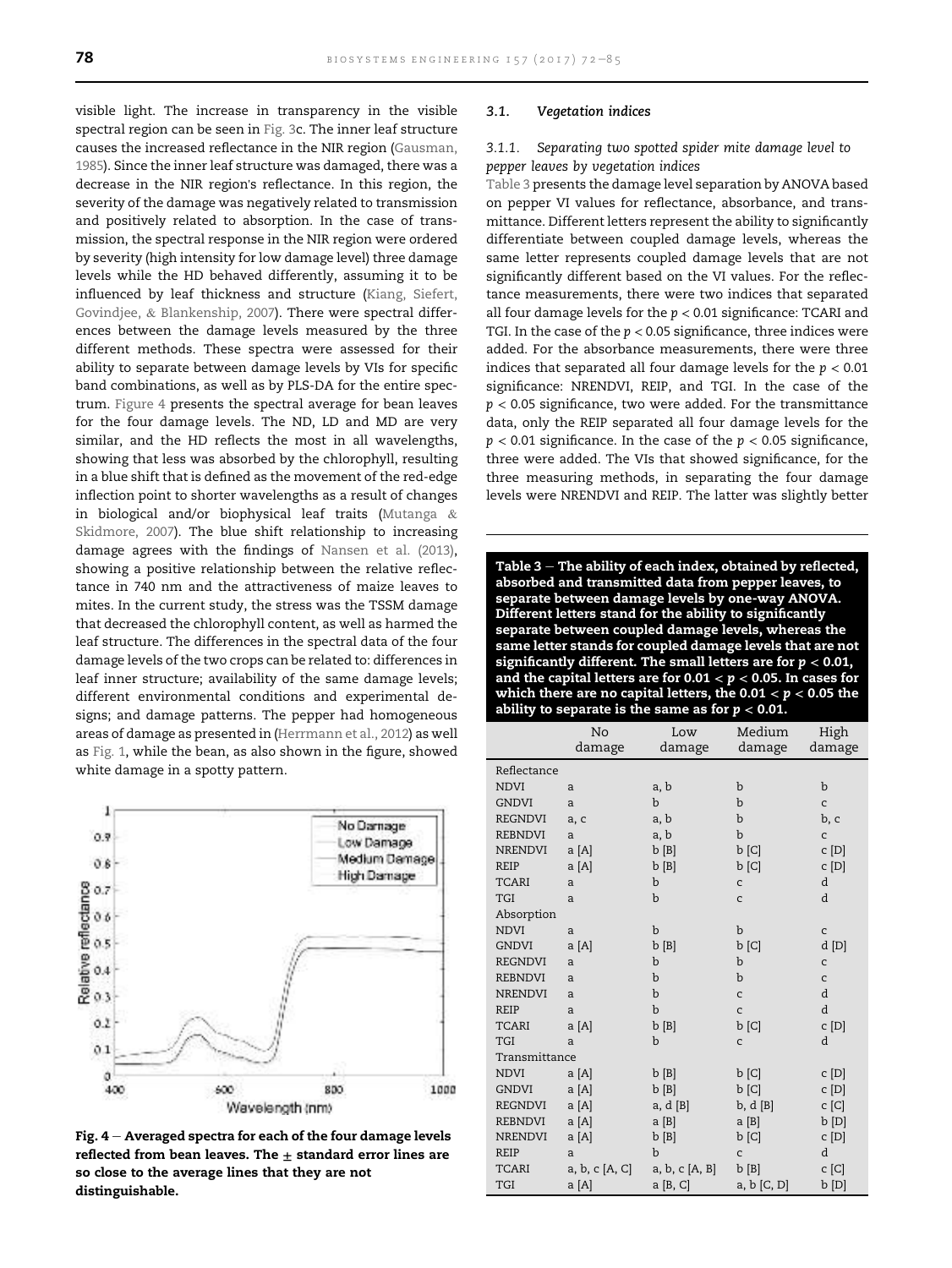since it had a higher level of significance, *p* < 0.05 for reflectance and *p* < 0.01 for the other two measuring methods. In the matter of separating only the ND damage level, the reflectance data showed five indices with  $p < 0.1$  significance. The absorbance measurements showed that all VIs could identify the ND damage level with  $p < 0.1$  significance. The transmittance data showed that four had *p* < 0.01 significance. In the case of those with  $p < 0.05$  significance, three VIs were added. The indices that showed significance in the separation of ND from LD damage levels were GNDVI, NRENDVI, REIP and TGI. Since the LD and MD are the damage levels that have the lowest separation rates in Table 3, it can be assumed that the intermediate damage levels are more difficult to identify than the ND and HD damage levels. Since GNDVI, NRENDVI, REIP, and TGI can separate between ND and the damage levels with actual damage (i.e., LD, MD, and HD), they are potentially applicable for site-specific TSSM damage identification.

# *3.1.2. Separating two spotted spider mite damage level to bean leaves by vegetation indices*

Table 4 presents the damage level separation by ANOVA based on VI values calculated from reflectance of bean leaves. Only the NDVI could separate between the four damage levels. However, the rest of the indices, with the exception of GNDVI, could separate the HD level from the other three damage levels. Identification of HD by TSSMs might occur too late to control (Alatawi et al., 2007) since in order to get to the stage of HD, a certain amount of time must pass, allowing the TSSMs to spread and inflict damage to other plants. It is important to mention that the mite damage and healthy leaf spectral signatures presented by Fitzgerald et al. (2004), Mirik et al. (2006), and Lan et al. (2013) seemed to show relatively larger spectral changes in the VIS and NIR regions than those presented in the current study between ND and HD. Therefore, it was assumed that the definition of HD damage level in the current study represents less damage compared to the arthropod damage presented in the other studies, as shown in their figures of spectral reflectance.

Table  $4$  – The ability of each index, obtained by reflected data from bean leaves, to separate between damage levels by one-way ANOVA. Distinct letters stand for the ability to significantly separate between coupled damage levels, whereas the same letter stands for coupled damage levels that are not significantly different. The small letters are for  $p < 0.01$ , and the capital letters are for  $0.01 < p < 0.05$ . In cases in which there are no capital letters, the  $0.01 < p < 0.05$  the ability to separate is the same as for  $p < 0.01$ .

|                | No damage | Low<br>damage | Medium<br>damage | High<br>damage |
|----------------|-----------|---------------|------------------|----------------|
| <b>NDVI</b>    | a         | b             | $\mathsf{C}$     | d              |
| <b>GNDVI</b>   | a [A, C]  | a[A]          | a[A, C]          | $b$ [B]        |
| <b>REGNDVI</b> | a[A]      | a, d [A]      | b, d [B]         | $c$ [C]        |
| <b>REBNDVI</b> | a         | b             | b                | $\mathbf{C}$   |
| <b>NRENDVI</b> | a         | a             | a                | b              |
| <b>REIP</b>    | a         | a             | a                | h              |
| <b>TCARI</b>   | a         | a             | a                | h              |
| <b>TGI</b>     | a         | a             | a                | b              |

#### 3.2. Partial least squares-discriminant analysis

*3.2.1. Separating two spotted spider mite damage level to pepper leaves by partial least squares -discriminant analysis* The PLS-DA cross-validation hyperspectral models of the three measuring methods for pepper leaves were optimised by three latent variables (LVs). The scores are the coefficients of each of the samples in a specific projection that was defined as LV. The scores of each of the classes (damage levels) for the three possible couplings of LVs are presented in Fig. 5. The scores are segregated by classes. Since the PLS-DA classification is linear, these cases might not be perfectly classified. The classification results for the four damage levels by the entire spectra, reflected, absorbed, and transmitted, are presented in Table 5. The overall accuracy of the three measuring methods resulted in 83.5%, 82.5%, and 82.5%, respectively. The confidence intervals and the Cohen's Kappa also contained minor differences. Therefore, the differences in overall accuracies and the Cohen's Kappa were assumed to be negligible. There were no dramatic differences between the accuracies of the classes for the three measuring methods. Consequently, in the case discussed, applying reflectance was considered to be as equally advantageous as transmittance. The ND was perfectly classified for the three measuring methods. Therefore, early detection of TSSM damage, by hyperspectral data reflected from pepper leaves, is potentially applicable.

The hyperspectral data, obtained from pepper leaves, were resampled to the multispectral bands presented in Table 1 in order to explore the multispectral classification by PLS-DA models. The reflectance and transmittance models had the same pre-processing parameters as the hyperspectral models, while the absorbance model gave better results with no pre-processing. They also resulted in three LVs, and the scores of the reflectance, absorbance and transmittance models are presented in Fig. 6. The plotted scores presented are the result of rotating the axes to look for the best separation by eye. The distribution of the scores agrees with the confusion matrices presented in Table 7. The hyperspectral and multispectral confusion matrices of each of the measuring methods were coupled to check whether they were significantly different. The results indicated that the reflectance data were not significantly different  $p > 0.05$ , while the other two pairs showed significant differences  $0.01 < p < 0.05$ . Therefore, for reflectance, the multispectral model was as good as the hyperspectral model. Figure 7 presents the VIP of the PLS-DA multispectral models. In the case of the reflectance model, Fig. 7a, for the ND and HD classes, the RE band was the most influential band, while for the LD and MD classes, the G and R bands were the most influential. For all four damage levels, the NIR was above the threshold, and the B band was below it. This similarity between the LD and MD damage levels agrees with Table 6 showing that most of the misclassifications for these two classes were among themselves. As seen in Fig. 7b, the most influential bands for the four damage levels were RE and NIR. In Fig. 6c, again there are presented two pairs of damage levels. As seen in all sub-figures of Fig. 5, B band was below the threshold.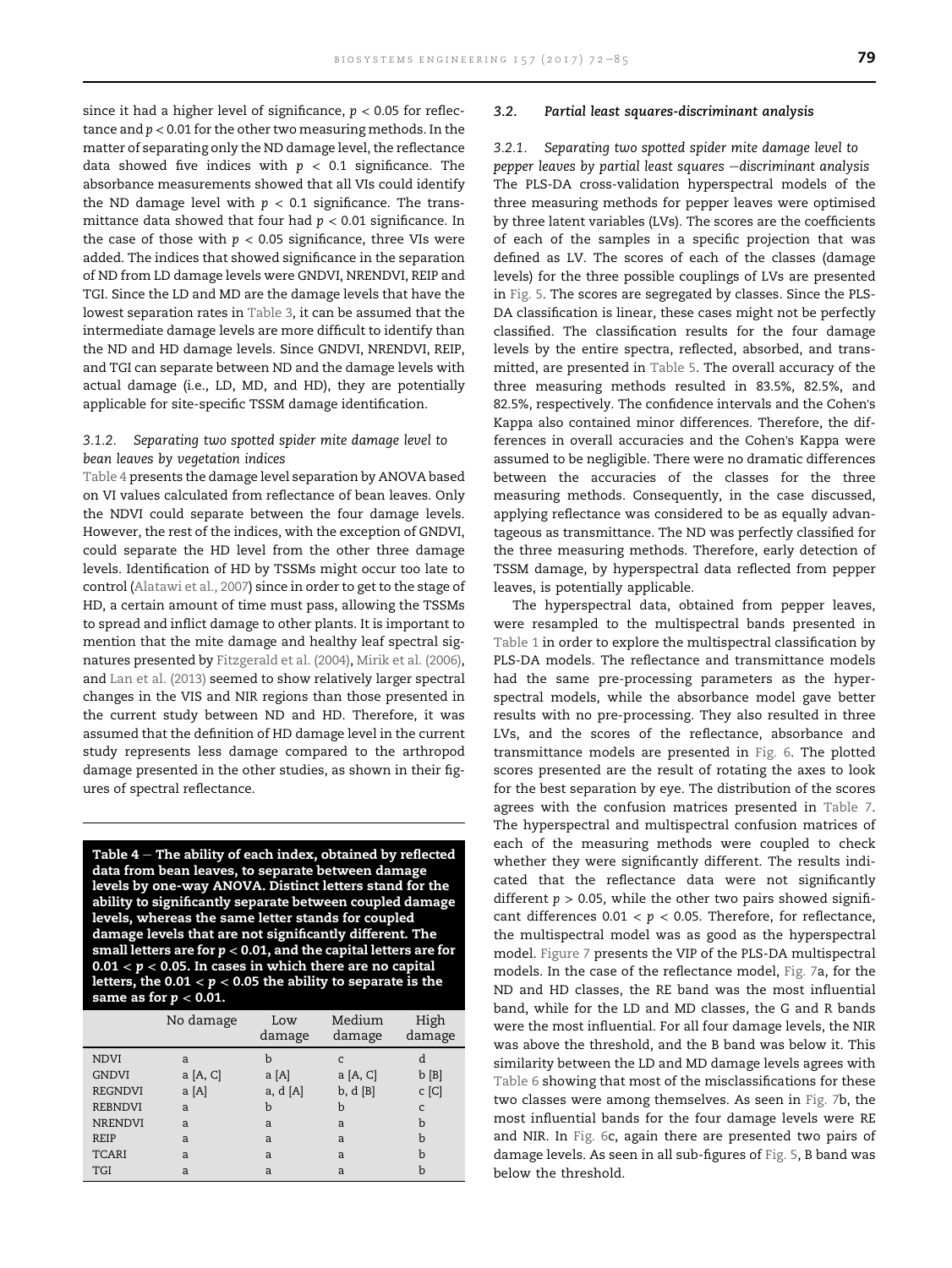

Fig. 5 - Scores of the PLS-DA cross-validation hyperspectral models, for pepper leaves, in three latent variables (LVs): (a) reflectance; (b) absorbance; and (c) transmittance. In the parentheses, the variances captured by the LVs are presented.

| Table 5 - Cross-validation of the PLS-DA classification models of four damage levels based on the hyperspectral<br>reflectance, absorbance and transmittance from pepper leaves. Each of the models is the result of three latent variables. |                          |                |                  |                |                       |                         |
|----------------------------------------------------------------------------------------------------------------------------------------------------------------------------------------------------------------------------------------------|--------------------------|----------------|------------------|----------------|-----------------------|-------------------------|
|                                                                                                                                                                                                                                              | N <sub>o</sub><br>damage | Low<br>damage  | Medium<br>damage | High<br>damage | Total<br>predicted as | User accuracy % correct |
| Reflectance                                                                                                                                                                                                                                  |                          |                |                  |                |                       |                         |
| Confidence limit of $\pm$ 7.5% for the overall accuracy, and Kappa = 0.77                                                                                                                                                                    |                          |                |                  |                |                       |                         |
| No damage                                                                                                                                                                                                                                    | 25                       | $\Omega$       | $\mathbf{0}$     | $\mathbf{0}$   | 25                    | 100                     |
| Low damage                                                                                                                                                                                                                                   | $\mathbf{0}$             | 24             | 8                | $\mathbf{1}$   | 33                    | 72.7                    |
| Medium damage                                                                                                                                                                                                                                | $\Omega$                 | 2              | 14               | $\overline{4}$ | 20                    | 70                      |
| High damage                                                                                                                                                                                                                                  | $\Omega$                 | $\Omega$       | $\mathbf{1}$     | 18             | 19                    | 94.7                    |
| Total actual class                                                                                                                                                                                                                           | 25                       | 26             | 23               | 23             | 97                    |                         |
| Producer accuracy % correct                                                                                                                                                                                                                  | 100                      | 92.3           | 60.9             | 78.3           |                       | 83.5                    |
| Absorbance                                                                                                                                                                                                                                   |                          |                |                  |                |                       |                         |
| Confidence interval of $\pm$ 7.6% for the overall accuracy, and Kappa = 0.76                                                                                                                                                                 |                          |                |                  |                |                       |                         |
| No damage                                                                                                                                                                                                                                    | 25                       | $\Omega$       | $\mathbf{0}$     | $\mathbf{0}$   | 25                    | 100                     |
| Low damage                                                                                                                                                                                                                                   | $\mathbf{0}$             | 24             | 4                | $\Omega$       | 28                    | 85.7                    |
| Medium damage                                                                                                                                                                                                                                | $\mathbf{0}$             | $\overline{2}$ | 14               | 6              | 22                    | 63.6                    |
| High damage                                                                                                                                                                                                                                  | $\Omega$                 | $\Omega$       | 5                | 17             | 22                    | 77.3                    |
| Total actual class                                                                                                                                                                                                                           | 25                       | 26             | 23               | 23             | 97                    |                         |
| Producer accuracy % correct                                                                                                                                                                                                                  | 100                      | 92.3           | 60.9             | 73.9           |                       | 82.5                    |
| Transmittance                                                                                                                                                                                                                                |                          |                |                  |                |                       |                         |
| Confidence interval of $\pm$ 7.6% for the overall accuracy, and Kappa = 0.76                                                                                                                                                                 |                          |                |                  |                |                       |                         |
| No damage                                                                                                                                                                                                                                    | 25                       | $\Omega$       | $\mathbf{0}$     | $\mathbf{0}$   | 25                    | 100                     |
| Low damage                                                                                                                                                                                                                                   | $\mathbf{0}$             | 25             | 5                | 3              | 33                    | 75.8                    |
| Medium damage                                                                                                                                                                                                                                | $\Omega$                 | $\mathbf{1}$   | 16               | 6              | 23                    | 69.6                    |
| High damage                                                                                                                                                                                                                                  | $\Omega$                 | $\Omega$       | $\overline{2}$   | 14             | 16                    | 87.5                    |
| Total actual class                                                                                                                                                                                                                           | 25                       | 26             | 23               | 23             | 97                    |                         |
| Producer accuracy % correct                                                                                                                                                                                                                  | 100                      | 96.2           | 69.6             | 60.9           |                       | 82.5                    |
| The bold values in the diagonal are the actual number of samples correctly classified and the bold value at the lower right corner of each sub                                                                                               |                          |                |                  |                |                       |                         |

table is the total accuracy in percentage.

*3.2.2. Separating two spotted spider mite damage level to bean leaves by partial least squares - discriminant analysis* The PLS-DA cross-validation hyperspectral model of the reflectance from bean leaves was optimised by three LVs, and the multispectral model was optimised for four LVs. The hyperspectral model resulted in high classification quality with an overall accuracy of 94.2% and more than 88% for each of the classes. The multispectral model resulted in lower classification quality with an overall accuracy of 67.3%. The confusion matrices presenting the classification results of the hyperspectral and multispectral models are presented in Table 7, and the scores are presented in Fig. 8a and b, respectively. The hyperspectral and multispectral confusion matrices of the PLS-DA models for bean leaves were checked to determine whether they were significantly different. The results indicated that the classification results were significantly different *p* < 0.01. Therefore, there was an advantage to the hyperspectral classification quality for all TSSM damage levels. In the case of the HD level, the classification qualities (i.e., user and producer accuracies) were relatively high (above 93%) for both the hyperspectral and the multispectral models; thus, the ability to assess HD level by the multispectral model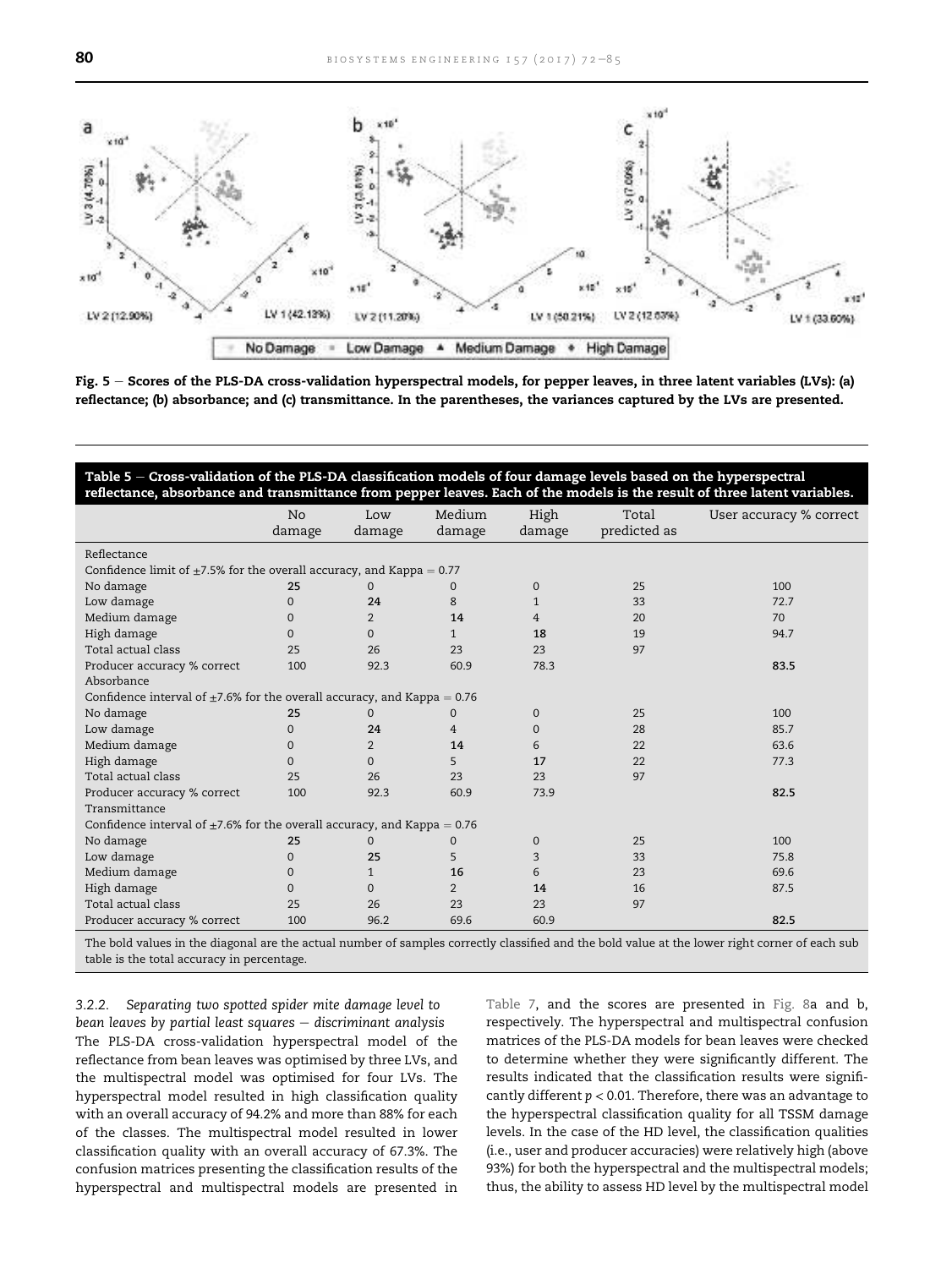

Fig. 6 - Scores of the PLS-DA cross-validation multispectral models, for pepper leaves, in three latent variables (LVs): (a) reflectance; (b) absorbance; and (c) transmittance. In the parentheses, the variances captured by the LVs are presented.

| Table 6 – Cross-validation of the PLS-DA classification models of four damage levels based on the resampled multispectral<br>reflectance, absorbance and transmittance from pepper leaves. Each of the models is the result of three latent variables.                                                                                                |                |                |                |                |              |                         |
|-------------------------------------------------------------------------------------------------------------------------------------------------------------------------------------------------------------------------------------------------------------------------------------------------------------------------------------------------------|----------------|----------------|----------------|----------------|--------------|-------------------------|
|                                                                                                                                                                                                                                                                                                                                                       | N <sub>o</sub> | Low            | Medium         | High           | Total        | User accuracy % correct |
|                                                                                                                                                                                                                                                                                                                                                       | damage         | damage         | damage         | damage         | predicted as |                         |
| Reflectance                                                                                                                                                                                                                                                                                                                                           |                |                |                |                |              |                         |
| Confidence limit of $\pm$ 8.9% for the overall accuracy, and Kappa = 0.64                                                                                                                                                                                                                                                                             |                |                |                |                |              |                         |
| No damage                                                                                                                                                                                                                                                                                                                                             | 24             | 1              | 1              | $\Omega$       | 26           | 92.3                    |
| Low damage                                                                                                                                                                                                                                                                                                                                            | $\mathbf{1}$   | 16             | $\overline{7}$ | $\mathbf{1}$   | 25           | 64                      |
| Medium damage                                                                                                                                                                                                                                                                                                                                         | $\Omega$       | 5              | 11             | $\overline{2}$ | 18           | 61.1                    |
| High damage                                                                                                                                                                                                                                                                                                                                           | $\Omega$       | $\overline{4}$ | $\overline{4}$ | 20             | 28           | 71.4                    |
| Total actual class                                                                                                                                                                                                                                                                                                                                    | 25             | 26             | 23             | 23             | 97           |                         |
| Producer accuracy % correct                                                                                                                                                                                                                                                                                                                           | 96             | 61.5           | 47.8           | 86.9           |              | 73.1                    |
| Absorbance                                                                                                                                                                                                                                                                                                                                            |                |                |                |                |              |                         |
| Confidence interval of $\pm$ 9.2% for the overall accuracy, and Kappa = 0.60                                                                                                                                                                                                                                                                          |                |                |                |                |              |                         |
| No damage                                                                                                                                                                                                                                                                                                                                             | 24             | 4              | $\Omega$       | $\Omega$       | 28           | 85.7                    |
| Low damage                                                                                                                                                                                                                                                                                                                                            | $\mathbf{1}$   | 16             | 11             | $\mathbf{1}$   | 29           | 55.1                    |
| Medium Damage                                                                                                                                                                                                                                                                                                                                         | $\Omega$       | 5              | 8              | $\overline{2}$ | 15           | 53.3                    |
| High damage                                                                                                                                                                                                                                                                                                                                           | $\Omega$       | 1              | $\overline{4}$ | 20             | 25           | 80                      |
| Total actual class                                                                                                                                                                                                                                                                                                                                    | 25             | 26             | 23             | 23             | 97           |                         |
| Producer accuracy % correct                                                                                                                                                                                                                                                                                                                           | 96             | 61.5           | 34.7           | 86.9           |              | 70.1                    |
| Transmittance                                                                                                                                                                                                                                                                                                                                         |                |                |                |                |              |                         |
| Confidence interval of $\pm$ 11% for the overall accuracy, and Kappa = 0.59                                                                                                                                                                                                                                                                           |                |                |                |                |              |                         |
| No damage                                                                                                                                                                                                                                                                                                                                             | 22             | 5              | $\Omega$       | $\Omega$       | 27           | 81.4                    |
| Low damage                                                                                                                                                                                                                                                                                                                                            | 3              | 16             | 10             | $\Omega$       | 29           | 55.1                    |
| Medium damage                                                                                                                                                                                                                                                                                                                                         | $\Omega$       | 5              | 10             | $\overline{4}$ | 19           | 52.6                    |
| High damage                                                                                                                                                                                                                                                                                                                                           | $\Omega$       | $\Omega$       | $\mathbf{R}$   | 19             | 22           | 86.3                    |
| Total actual class                                                                                                                                                                                                                                                                                                                                    | 25             | 26             | 23             | 23             | 97           |                         |
| Producer accuracy % correct                                                                                                                                                                                                                                                                                                                           | 88             | 61.5           | 43.4           | 82.6           |              | 69                      |
| mille is a final completed of the state of the state of the state of the final complete of the state of the state of the state of the state of the state of the state of the state of the state of the state of the state of t<br>ومحمدها والمنافس والمتعاقب المنافي المنافي والمنافس والمستنقل والمنافس والمستند<br>الملابين الأعامل ومساويا المملكة |                |                |                |                |              |                         |

The bold values in the diagonal are the actual number of samples correctly classified and the bold value at the lower right corner of each sub table is the total accuracy in percentage.

was as good as by the hyperspectral model. Figure 8c shows the VIP of the multispectral PLS-DA model for classifying bean leaves. The HD line connecting the VIP values for the five bands was almost horizontal, showing no band that was much more important than the others. The VIS region was above the threshold; this suggests that most of the ability to assess HD level was based on chlorophyll content. This agrees with the spectral curve presented in Fig. 4 showing the HD curve to be very different from the other three damage levels.

The spectral data for bean was collected 25 d after infestation, and the PLS-DA analysis resulted in identifying HD. The spectral data for pepper were obtained at an unknown duration after the appearance of TSSMs in the greenhouse,

and the PLS-DA analysis resulted in the ability to identify ND. It was tempting to solely relate the ability to identify ND to the duration of time since TSSM appearance. Using this relationship would neglect the biophysical differences between the two crops, as well as the different experimental designs. Therefore, measurement technique in relation to the targeted damaged area. The size of the damaged area should be determined based on economic thresholds related to the objective of the study or application. It is most probable that spectral identification of TSSM damage would be specific for crop or even development stage of the crop, since these factors have an influence on the spectral reflectance of leaves.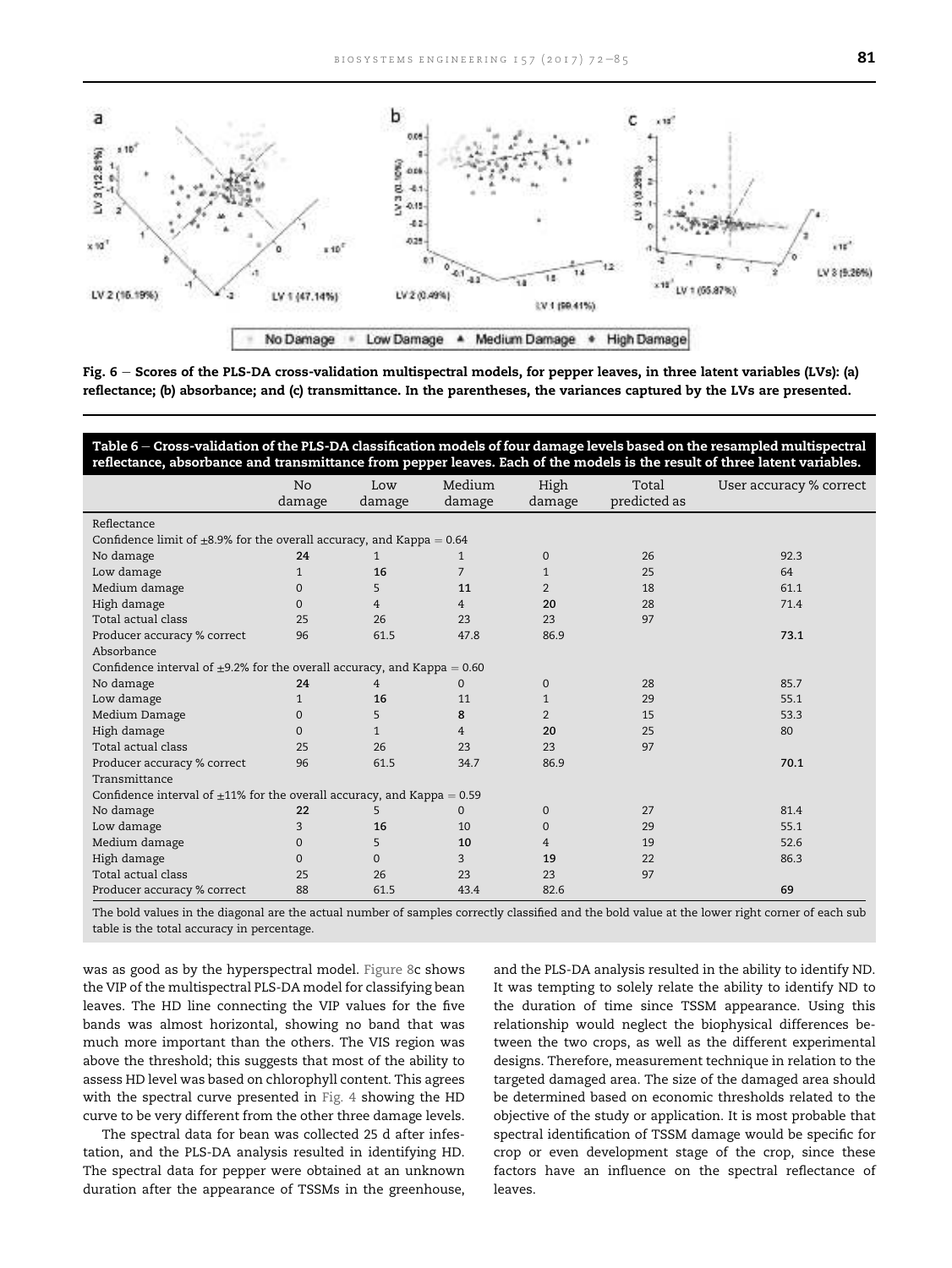Table  $7$  – Cross-validation of the PLS-DA classification model of four damage levels based on the hyperspectral and multispectral reflectance of the bean leaves. The hyperspectral model is the result of three latent variables, and the multispectral model is of four latent variables.

|                                                                              | N <sub>o</sub><br>damage | Low<br>damage | Medium<br>damage | High<br>damage | Total<br>predicted as | User accuracy % correct |
|------------------------------------------------------------------------------|--------------------------|---------------|------------------|----------------|-----------------------|-------------------------|
| Hyperspectral reflectance                                                    |                          |               |                  |                |                       |                         |
| Confidence limit of $\pm$ 4.5% for the overall accuracy, and Kappa = 0.92    |                          |               |                  |                |                       |                         |
| No damage                                                                    | 22                       | $\Omega$      |                  | $\Omega$       | 23                    | 95.7                    |
| Low damage                                                                   |                          | 26            | $\overline{2}$   | $\Omega$       | 29                    | 89.7                    |
| Medium damage                                                                | 0                        |               | 24               |                | 26                    | 92.3                    |
| High damage                                                                  | $\Omega$                 | $\Omega$      | $\Omega$         | 26             | 26                    | 100                     |
| Total actual class                                                           | 23                       | 27            | 27               | 27             | 104                   |                         |
| Producer accuracy % correct                                                  | 95.7                     | 96.3          | 88.9             | 96.3           |                       | 94.2                    |
| Multispectral reflectance                                                    |                          |               |                  |                |                       |                         |
| Confidence interval of $\pm$ 9.1% for the overall accuracy, and Kappa = 0.56 |                          |               |                  |                |                       |                         |
| No damage                                                                    | 11                       | 4             | 3                | $\Omega$       | 18                    | 61.1                    |
| Low damage                                                                   | 8                        | 16            | 6                | $\Omega$       | 30                    | 53.3                    |
| Medium damage                                                                | 4                        |               | 16               | $\Omega$       | 27                    | 59.3                    |
| High damage                                                                  | $\Omega$                 | $\Omega$      | $\overline{2}$   | 27             | 29                    | 93.1                    |
| Total actual class                                                           | 23                       | 27            | 27               | 27             | 104                   |                         |
| Producer accuracy % correct                                                  | 47.8                     | 59.3          | 59.3             | 100            |                       | 67.3                    |

The bold values in the diagonal are the actual number of samples correctly classified and the bold value at the lower right corner of each sub table is the total accuracy in percentage.



Fig. 7 - The variable importance in projection (VIP) values for the multispectral PLS-DA models obtained for pepper leaves: (a) reflectance; (b) absorbance; and (c) transmittance.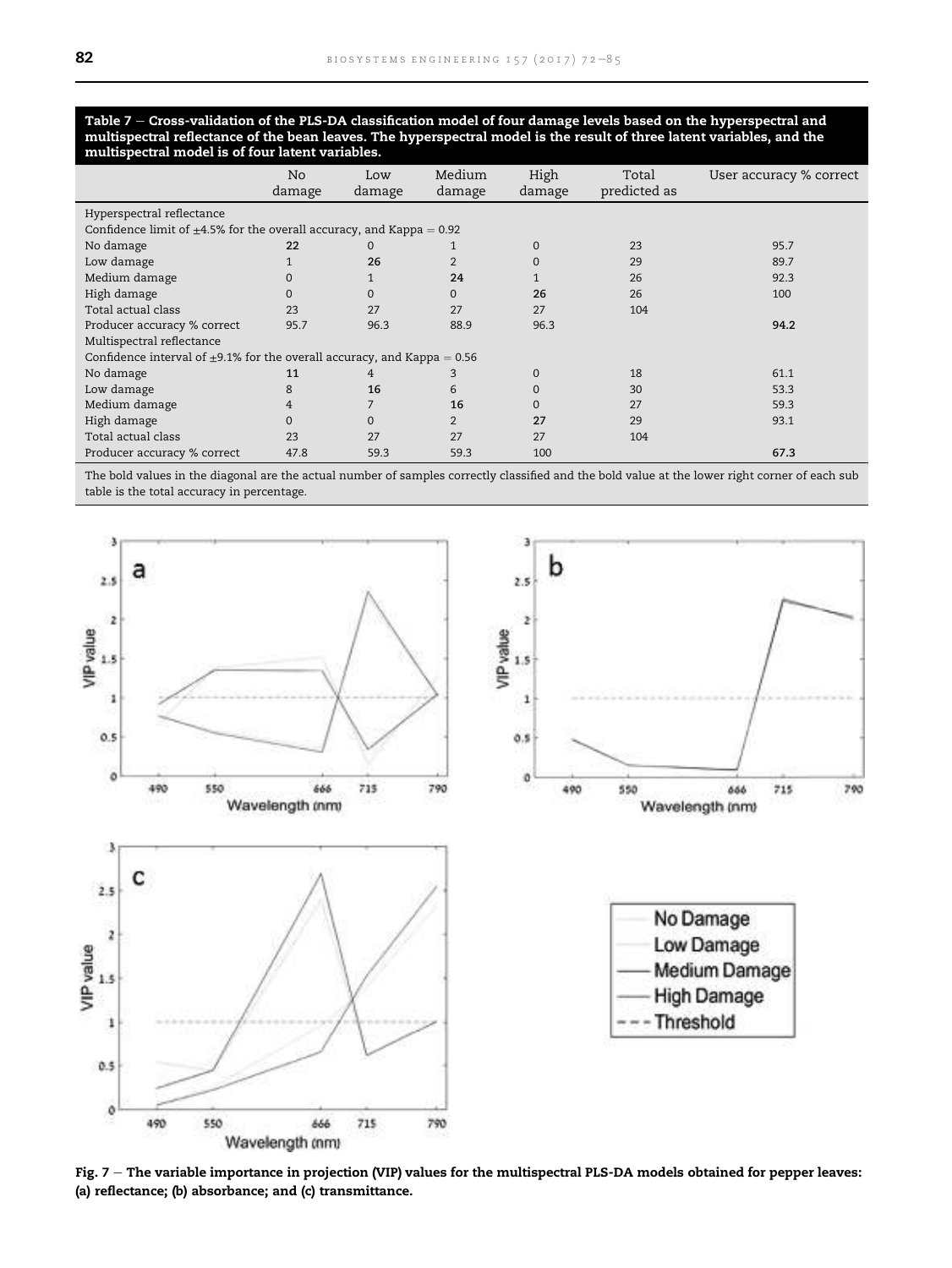



## 3.3. Two spotted spider mite spectral damage  $identification - site specific approach$

Arthropods damage can look similar to the chlorosis that results from abiotic stress. Stressed or damaged plants can be identified using spectral means. Spectrally identifying the type of stress is not an easy task, mainly since leaves stressed by different causes might appear spectrally similar. Chlorosis distribution on leaves can be related to the cause of the stress. Potassium deficiency begins on the leaf margins, while nitrogen deficiency begins more in the leaf centre, both resulting in discolouration. TSSM damage appears more in the leaf centre in spots with no relationship to veins (Fig. 1). Water stress is also needs to be considered as it can be spectrally assessed by reflectance measurements.

There is a wide range of available sensing devices, measuring techniques and spatial resolutions (Mahlein, Oerke, Steiner, & Dehne, 2012). Spectral identification analysis of TSSM damage to leaf, among other damages and stresses, has not yet been published. Therefore, in order to consider greenhouses as well as fields, site-specific applications that can distinguish early TSSM damage from other stresses are required and there is a need to consider the distribution of damage on the leaf. Proximal remote sensing, as reviewed by Nansen (2016), is in the forefront of pest management research.

As presented here, five spectral bands are enough to detect TSSM-damaged leaves. Therefore, utilising either a hyper- or multispectral high spatial resolution cameras in a greenhouse or field can enable damage or stress detection as an early stage. This can allow the image of the damaged or stressed leaves to be sent to pest experts and agronomists to evaluate and manage the problem. The next stage would be to analyse the spectral and spatial information of the damage or stress to assess its severity and/or cause. Since images can be accompanied by their location information, the exact location of the damaged or stressed leaves in the greenhouse or field would be known; therefore, treatments could be site specifically applied. Mirik et al. (2006) recommended digital imaging (i.e., using R, G and B bands) as an alternative to visual techniques of damage estimation, and Lucieer, Malenovsky, Veness, and Wallace (2014) showed that sub-leaf spatial resolution from

the air has been available for some time. Iori et al. (2015) reported hyperspectral imaging at a sub-leaf resolution for disease detection in wheat at the ground level. Therefore, it is reasonable to assume that sub-leaf spatial resolutions could be also obtained by hyperspectral sensors mounted on lowflying drones.

# 4. Conclusions

In this study, greenhouse pepper and bean leaves were spectrally measured using sub-leaf resolution, in order to provide early TSSM damage detection. It was concluded that:

- GNDVI, NRENDVI, REIP, and TGI can separate between ND and the pepper leaves with TSSM damage, therefore allowing early TSSM damage identification. As a result of band availability in multispectral cameras, the preferable index was TGI; the second choice was GNDVI; and NRENDVI and REIP are the third choice.
- NDVI was the only VI that can separate the four damage levels obtained from bean leaves. The REBNDVI was an additional VI that can separate between ND and the rest of the damage levels obtained from bean leaves. Based on the availability in multispectral cameras, the preferable index was NDVI.
- Although the TSSM activity occurs on the underside of leaves, the three measuring methods (i.e., reflectance, absorbance and transmittance) resulted in similar qualities of early TSSM damage identification for VIs, as well as for the entire continuous spectrum. For the multispectral models, reflectance did not perform significantly better than the other two measuring methods. Therefore, reflectance, which is probably the only practical method for field and greenhouse applications, was assumed to be suitable for the task of early TSSM identification.
- PLS-DA hyperspectral models can identify early TSSM damage in greenhouse pepper or bean leaves when the sole damage is by TSSM.
- PLS-DA multispectral models can identify early TSSM damage in greenhouse pepper leaves when the sole damage is by TSSM.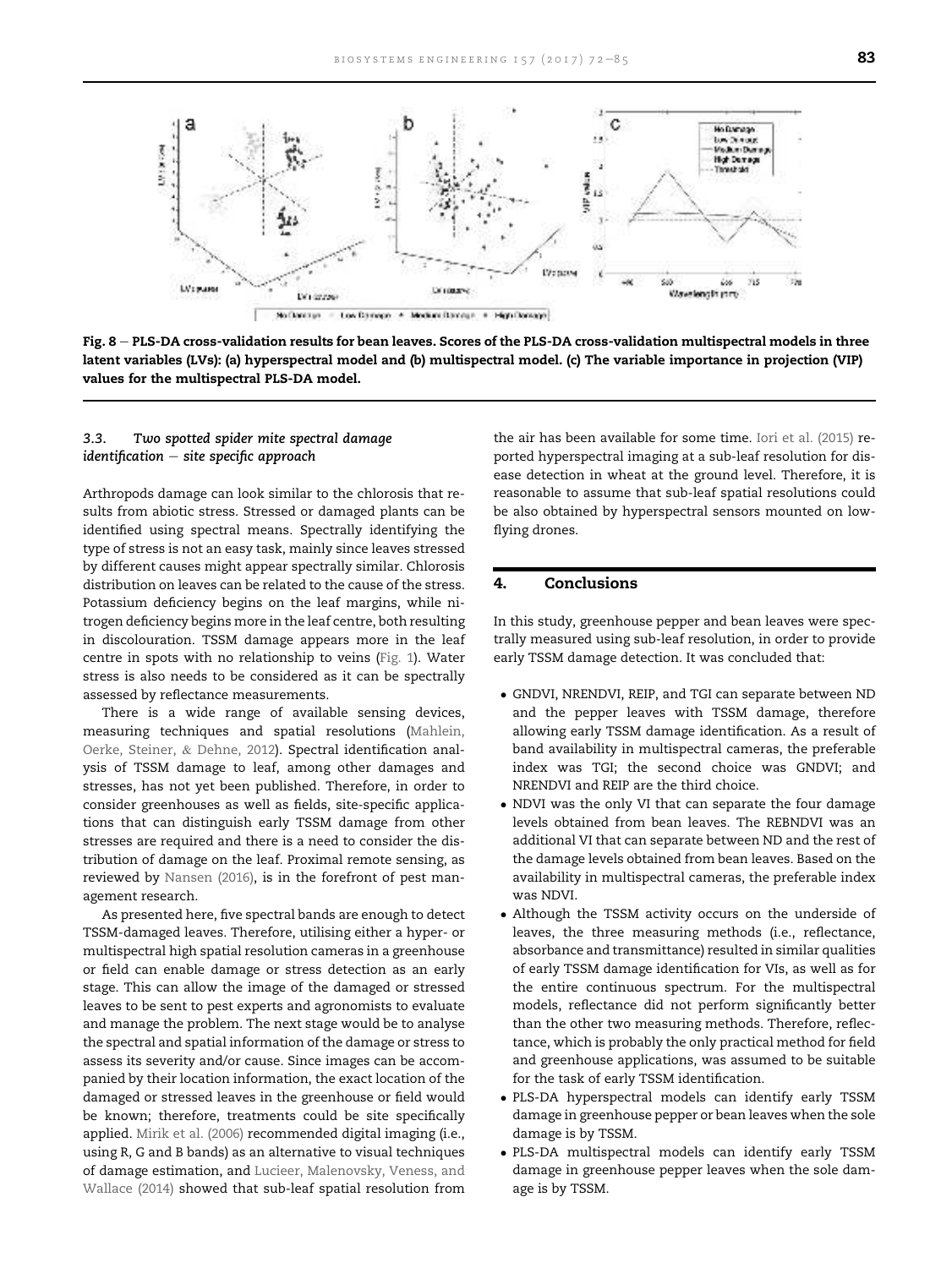- For reflectance measurements of bean leaves, PLS-DA hyperspectral model produced significantly better classification than the multispectral model, based on confidence limits as well as matrices comparison.
- For reflectance measurements of pepper leaves, PLS-DA hyperspectral model produced non-significant advantage over the multispectral model, based on confidence limits as well as matrices comparison.

As technology advances, the application of multispectral or hyperspectral analysis of image with sub-leaf spatial resolution for early TSSM damage identification holds potential for the future. The current study shows the potential of high spectral and spatial resolutions for TSSM damage detection.

# Acknowledgement

This study was partially supported by Bio-Bee Biological Systems Ltd. Sde Eliyahu, Israel.

#### references

- Alatawi, F. J., Margolies, D. C., & Nechols, J. R. (2007). Aesthetic damage thresholds for twospotted spider mites (Acari : Tetranychidae) on impatiens: Effect of plant age and level of infestation. *Journal of Economic Entomology*, 100(6), 1904-1909.
- Attia, S., Grissa, K. L., Lognay, G., Bitume, E., Hance, T., & Mailleux, A. C. (2013). A review of the major biological approaches to control the worldwide pest Tetranychus urticae (Acari: Tetranychidae) with special reference to natural pesticides. Journal of Pest Science, 86(3), 361-386. http:// dx.doi.org/10.1007/s10340-013-0503-0.
- Cohen, J. (1960). A coefficient of agreement for nominal scales. Educational and Psychological Measurement, 20(1), 37-46.
- Cohen, Y., Alchanatis, V., Zusman, Y., Dar, Z., Bonfil, D., Karnieli, J., et al. (2010). Leaf nitrogen estimation in potato based on spectral data and on simulated bands of the VENuS satellite. Precision Agriculture, 11(5), 520-537. http://dx.doi.org/ 10.1007/s11119-009-9147-8.
- Curran, P. J., Dungan, J. L., & Gholz, H. L. (1990). Exploring the relationship between reflectance red edge and chlorophyll content in slash pine. *Tree Physiology*, 7(1-4), 33-48.
- Dekeyser, M. A. (2005). Acaricide mode of action. *Pest Management* Science, 61(2), 103-110. http://dx.doi.org/10.1002/ps.994.
- Fitzgerald, G. J., Maas, S. J., & Detar, W. R. (2004). Spider mite detection and canopy component mapping in cotton using hyperspectral imagery and spectral mixture analysis. *Precision Agriculture, 5(3), 275-289.*
- Foody, G. M. (2008). Harshness in image classification accuracy assessment. *International Journal of Remote Sensing, 29*(11), 3137e3158. http://dx.doi.org/10.1080/01431160701442120.
- Fraulo, A. B., Cohen, M., & Liburd, O. E. (2009). Visible/near infrared reflectance (VNIR) spectroscopy for detecting twospotted spider mite (Acari: Tetranychidae) damage in strawberries. *Environmental Entomology*, 38(1), 137-142.
- Gausman, H. (1985). *Plant leaf optical properties in visible and near infrared light*. Lubbock TX. USA: Texas Tech Press.
- Gitelson, A. A., Kaufman, Y. J., & Merzlyak, M. N. (1996). Use of a green channel in remote sensing of global vegetation from EOS-MODIS. Remote Sensing of Environment, 58(3), 289-298.
- Guyot, G., & Baret, F. (1988). Utilisation de la haute resolution spectrale pour suivre l'etat des couverts vegetaux. In *Paper*

*presented at the 4th International Colloquium* "*Spectral signatures of objects in remote sensing"*, Aussois (18-22 January).

- Haboudane, D., Miller, J. R., Tremblay, N., Zarco-Tejada, P. J., & Dextraze, L. (2002). Integrated narrow-band vegetation indices for prediction of crop chlorophyll content for application to precision agriculture. *Remote Sensing of Environment*, 81(2-3), 416-426.
- Herrmann, I., Berenstein, M., Paz-Kagan, T., Sade, A., & Karnieli, A. (2015). Early detection of two-spotted spider mite damage to pepper leaves by spectral means. In *The 10th European conference on precision agriculture, Volcani Center, Israel*  $(pp. 661-666)$ .
- Herrmann, I., Berenstein, M., Sade, A., Karnieli, A., Bonfil, D. J., & Weintraub, P. G. (2012). Spectral monitoring of two-spotted spider mite damage to pepper leaves. *Remote Sensing Letters,* 3(4), 277-283. http://dx.doi.org/10.1080/01431161.2011.576709.
- Herrmann, I., Shapira, U., Kinast, S., Karnieli, A., & Bonfil, D. J. (2013). Ground-level hyperspectral imagery for detecting weeds in wheat fields. Precision Agriculture, 14(6), 637-659. http://dx.doi.org/10.1007/s11119-013-9321-x.
- Hunt, E. R., Jr., Daughtry, C. S. T., Eitel, J. U. H., & Long, D. S. (2011). Remote sensing leaf chlorophyll content using a visible band index. Agronomy Journal, 103(4), 1090-1099. http://dx.doi.org/ 10.2134/agronj2010.0395.
- Hunt, E. R., Jr., Hively, W. D., Fujikawa, S. J., Linden, D. S., Daughtry, C. S. T., & McCarty, G. W. (2010). Acquisition of NIRgreen-blue digital photographs from unmanned aircraft for crop monitoring. Remote Sensing, 2(1), 290-305. http:// dx.doi.org/10.3390/rs2010290.
- Iori, A., Scala, V., Cesare, D., Pinzari, F., D'Egidio, M. G., Fanelli, C., et al. (2015). Hyperspectral and molecular analysis of *Stagonospora nodorum* blotch disease in durum wheat. *European* Journal of Plant Pathology, 141(4), 689-702. http://dx.doi.org/ 10.1007/s10658-014-0571-x.
- Jacquemoud, S., & Baret, F. (1990). PROSPECT  $-$  a model of leaf optical-properties spectra. *Remote Sensing of Environment, 34*(2), 75-91. http://dx.doi.org/10.1016/0034-4257(90)90100-z.
- Kant, M. (2006). *The consequences of herbivore variability for direct and indirect defenses of plants*. PhD. Amsterdam: University of Amsterdam. Retrieved from http://dare.uva.nl/record/1/ 255690.
- Karnieli, A., Bayarjargal, Y., Bayasgalan, M., Mandakh, B., Dugarjav, C., Burgheimer, J., et al. (2013). Do vegetation indices provide a reliable indication of vegetation degradation? A case study in the Mongolian pastures. *International Journal of Remote* Sensing, 34(17), 6243-6262. http://dx.doi.org/10.1080/ 01431161.2013.793865.
- Karnieli, A., Shachak, M., Tsoar, H., Zaady, E., Kaufman, Y., Danin, A., et al. (1996). The effect of microphytes on the spectral reflectance of vegetation in semiarid regions. *Remote* Sensing of Environment, 57, 88-96.
- Kiang, N. Y., Siefert, J., Govindjee, & Blankenship, R. E. (2007). Spectral signatures of photosynthesis. I. Review of Earth organisms. Astrobiology, 7(1), 222-251. http://dx.doi.org/ 10.1089/ast.2006.0105.
- Kumar, D., Raghuraman, M., & Singh, J. (2015). Population dynamics of spider mite, *Tetranychus urticae* Koch on okra in relation to abiotic factors of Varanasi region. *Journal of* Agrometeorology, 17(1), 102-106.
- Lan, Y., Zhang, H., Hoffmann, W. C., & Lopez, J. J. D. (2013). Spectral response of spider mite infested cotton: Mite density and miticide rate study. *International Journal of Agricultural and* Biological Engineering, 6(1), 48-52. http://dx.doi.org/10.3965/ j.ijabe.20130601.004.
- Legowski, T. J. (1966). Experiments on predator control of glasshouse red spider mite on cucumbers. *Plant Pathology,* 15(1), 34-41.
- Lucieer, A., Malenovsky, Z., Veness, T., & Wallace, L. (2014). HyperUAS-imaging spectroscopy from a multirotor